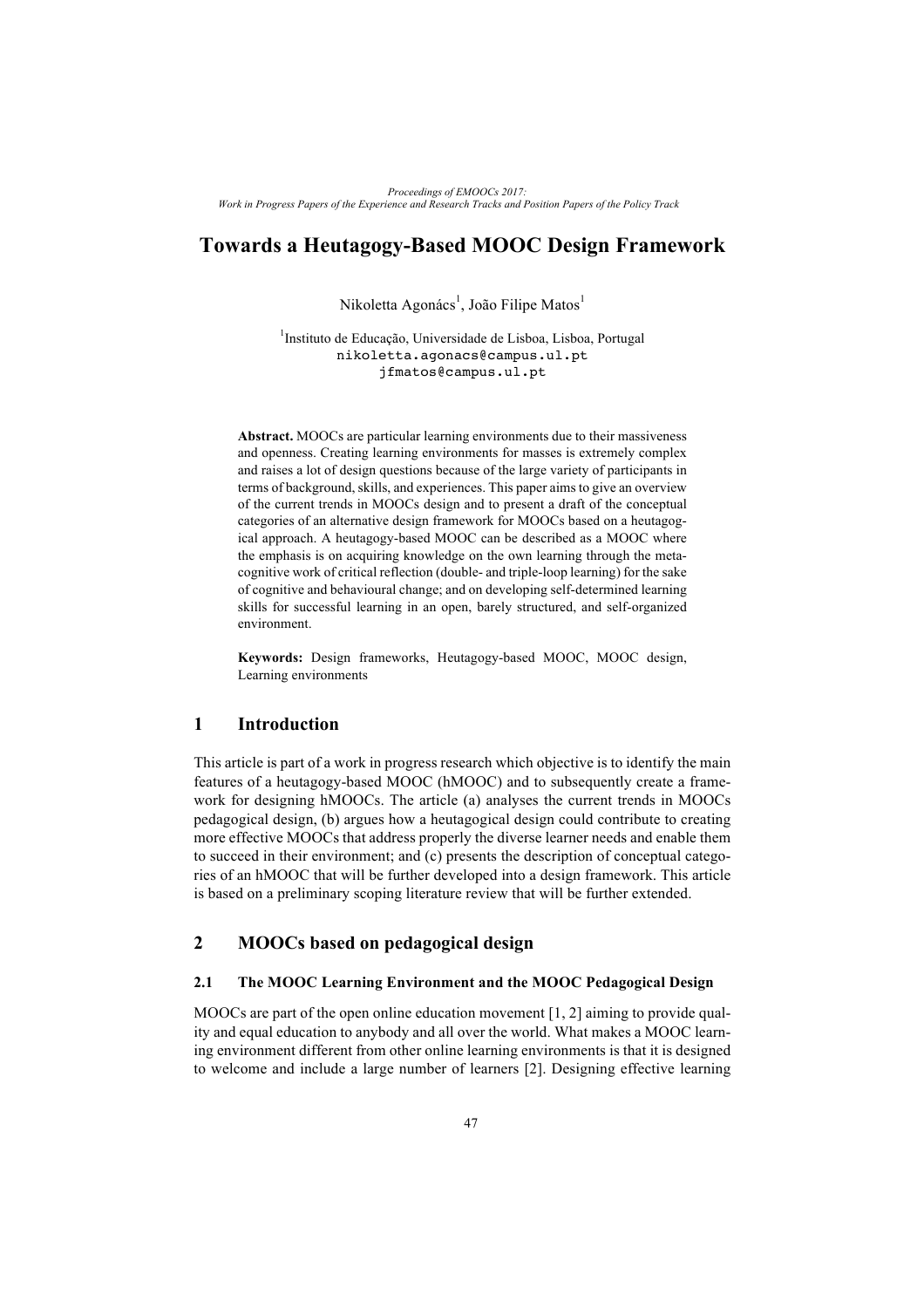environments to masses is quite complex given the high level of variety of learners' backgrounds and interests. A series of design questions emerge when creating environments to masses. Both xMOOC and cMOOC have contributed to answering those questions.

xMOOCs are teacher-based, centralised and follow a cognitive-behaviourist or instructivist pedagogical approach [3, 4]. Those MOOCs answered the questions raised by massiveness by focusing on content delivery, automatized self-assessment quizzes and e-tests, and very limited interaction possibilities. However, this model seems to be outdated when considering the 21st-century highly networked context that we are living in [5]. A linear and rigidly paced pedagogical model does not provide adequate territory where competencies for the 21st-century could be easily developed.

cMOOCs, on the contrary, emphasise interaction and collaborative learning. They are based on connectivism, self-organized learning and networking [3, 4]. They are non-linear learning spaces, low-structured and lack teacher presence. These courses require a high level of autonomy and a series of skills and competencies for surviving in their environment. The cMOOCs' underlying network-based pedagogical design not only answers well to massiveness but is also in line with the 21st-century mindset that frames learning within the powerful idea of co-construction of knowledge. However, the cMOOC learning environment appears to be a challenge for many learners. cMOOCs are very different from traditional face-to-face and online learning environments and become intimidating to those who have no or little experience in low-structured contexts that require autonomy and self-directedness.

The pedagogical design models that ground xMOOCs and cMOOCs tried to devise solutions to the problems raised by massiveness. However, there is a lot of concerns about MOOCs and their effectiveness. Researchers have become aware that understanding the learners and their motivations and needs in a MOOC is essential to designing and delivering effective courses [2, 6, 7], hence new design models for MOOCs already tend to take into consideration the diversity of MOOC learners.

#### **2.2 Designing more effective MOOC learning environments: solution proposals**

There have been several proposals for designing more effective MOOC environments that were created based on a more learner-centred approach to well meet the diverse learner needs.

Anders [3] developed a conceptual model based on the existing learning theories, pedagogical design and applications, and proposed that the hybrid design supports well the diversity of MOOC learners and promotes engagement because it both carries the values of networked, emergent learning and provides a social context and learning structure that helps students to succeed in a MOOC environment [3].

Christensen [5] came up with the idea of MOOSL (Massive Open Online Social/Scaffolded Learning). The model is based on the idea of social learning, a studentcentric and community-based pedagogy: "The idea of MOOSL is that learners are gathering around common learning interests to obtain specified competencies and that they work collaboratively to achieve them as well as their personal goals." [5].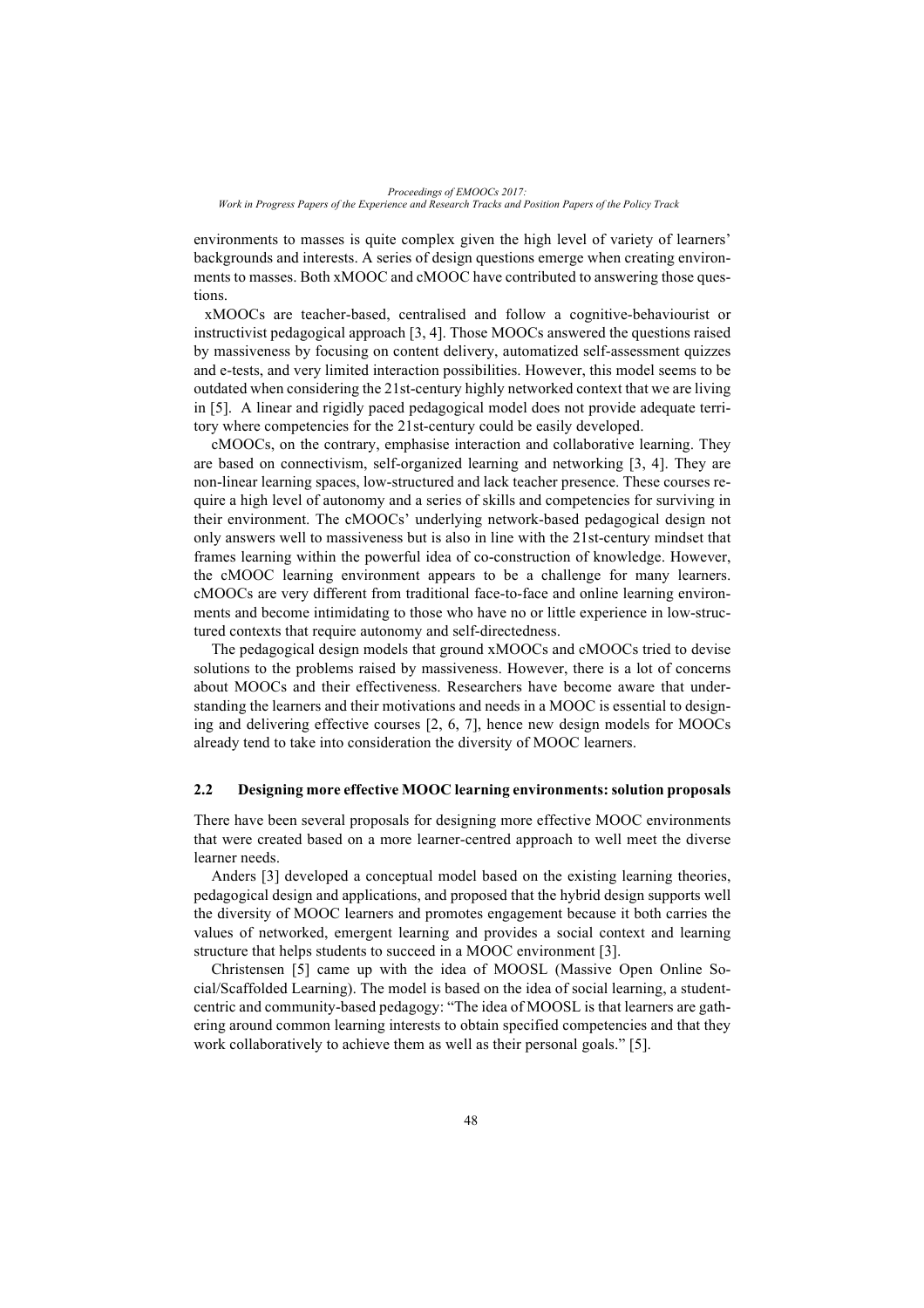*Proceedings of EMOOCs 2017: Work in Progress Papers of the Experience and Research Tracks and Position Papers of the Policy Track*

An agent-based framework for designing more automatized and personalised MOOC learning environments has also been proposed [8]. Intelligent agents could collect and process the big data automatically that would contribute to designing a more learner-centred environment by customising the learning path and the content. All the data collected by agents would contribute to improving the design, delivery, and assessment of MOOCs.

# **3 The heutagogy-based MOOC**

### **3.1 Learning how to MOOC**

All the above solutions are trying to provide answers with a more learner-centred approach to the persistent problem of MOOCs: effective design to masses. All recognise that even when designing for masses, the nature of the audience has to be considered and that has a significant impact on the effectiveness of MOOCs. Since MOOC learners are not homogeneous in terms of skills and competencies, the MOOC should be a supportive learning environment, so "learning how to MOOC" should be part of the design. Learning how to learn requires the metacognitive process of critical reflection. When learners are fully engaged in the reflective practice and question their previous assumptions deep learning (transformative learning) can happen [9]. Today's learners must become responsible for their own learning development and more capable lifelong learners. Heutagogy, the theory of self-determined learning, emphasises the control of learning by the learner: a natural state. The heutagogical approach, besides granting space to self-reflection, also develops self-determined learning skills<sup>1</sup> that are necessary to succeed in a MOOC learning environment.

#### **3.2 The 12-dimensional classification schema for MOOCs**

Conole [10] has developed a 12-dimensional classification schema that can be used to describe and compare MOOCs. Conole examined five MOOCs and described and classified them by using the schema. Each of them was based on a particular pedagogical approach: associative, cognitive, constructivist, situative, and connectivist [10]. The dimensions cover heutagogical principals, therefore the schema is viable for outlining the conceptual categories for a MOOC based on heutagogical approach.

### **3.3 Classification draft of a MOOC based on a heutagogical approach**

We used the 12-dimensional classification schema as a prescriptive schema to get a classification draft for a MOOC based on heutagogical approach. For this draft, we used only nine dimensions of the original twelve. For choosing the dimensions and making

 $<sup>1</sup>$  A self-determined learner is well equipped to have success in a MOOC environment: is responsible for the</sup> own learning and can manage the learning experience, reflects on the process of learning and so conscious about the own learning and development, has the digital and participatory skills that are required to learn in an online and non-linear space, and is capable (able to adapt easily to new situations).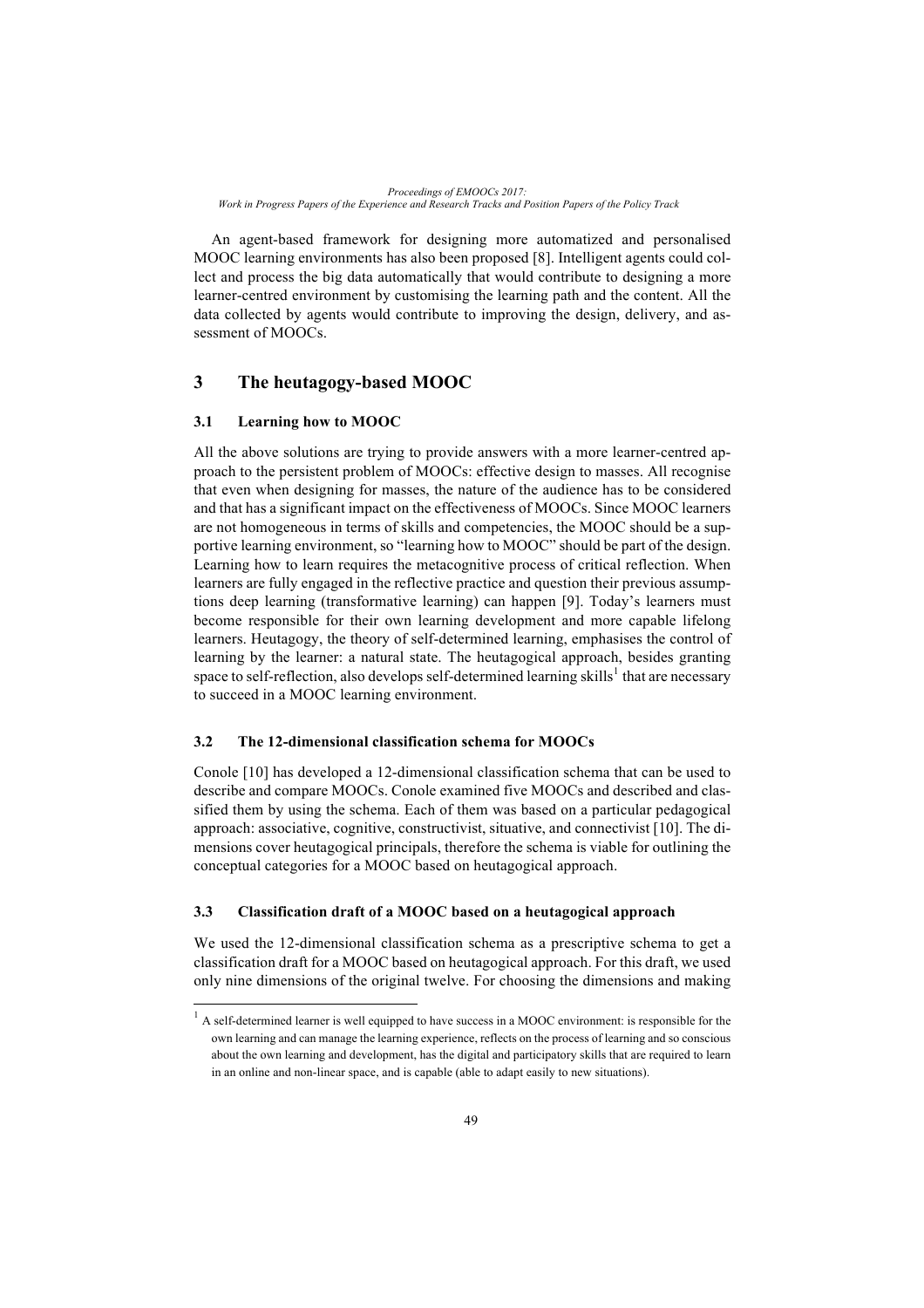the descriptions, we based on the principles of heutagogy that were identified during the preliminary scoping literature review. Two of the left-out dimensions are related to very specific aspects of MOOCs (the target audience and the scale of massiveness) and are not relevant to be prescribed from the point of view of heutagogy. The third one (quality assurance) is a complex category that has to be further explored.

The below-presented classification draft (Table 1) is the first step towards defining a comprehensive heutagogical design framework for MOOCs and is intended to be further developed.

| <b>Dimension</b>           | Degree of | Description                                                                                                                                                                                                                                                                                                                                                                                                                        |
|----------------------------|-----------|------------------------------------------------------------------------------------------------------------------------------------------------------------------------------------------------------------------------------------------------------------------------------------------------------------------------------------------------------------------------------------------------------------------------------------|
|                            | evidence  |                                                                                                                                                                                                                                                                                                                                                                                                                                    |
| Open                       | High      | An open and free environment where learners have<br>the freedom to determine what and how they will<br>learn is one of the core ideas of heutagogy [11]. Use<br>of open source tools, open access to resources,<br>moreover encouraging students to share their arte-<br>facts, ideas, feedbacks, etc. strongly uphold the con-<br>cept of social informal learning and co-construction<br>of knowledge that heutagogy emphasises. |
| Use of<br>multimedia       | High      | Using more than one medium of communication<br>addresses different types of learner needs and so<br>gives the freedom of choice to the learners so they<br>can determine which way of communication fits the<br>best to their own learning.                                                                                                                                                                                        |
| Degree of<br>communication | High      | Participants must be encouraged to participate ac-<br>tively in the discussion forums and in other commu-<br>nities outside the hMOOC. Participatory literacy is<br>one of the self-determined learning skills and is es-<br>sential to achieve success in a MOOC [12].                                                                                                                                                            |
| Degree of<br>collaboration | High      | Group collaboration must be highly encouraged in<br>an hMOOC since in heutagogy there is an emphasis<br>on social- and community-based learning where<br>knowledge is constructed together [11]. Collabora-<br>tion is also one of the six design elements for de-<br>signing heutagogy-based environments [13].                                                                                                                   |
| Learning pathway           | Low       | In an hMOOC learners can have the possibility of<br>creating their own learning pathways and Personal<br>Learning Environments. Flexible curriculum is one<br>of the principles of heutagogy [14] however, the<br>learning leader's collaboration in helping to define<br>the curriculum is important.                                                                                                                             |

**Table 1.** Classification draft of a MOOC based on a heutagogical approach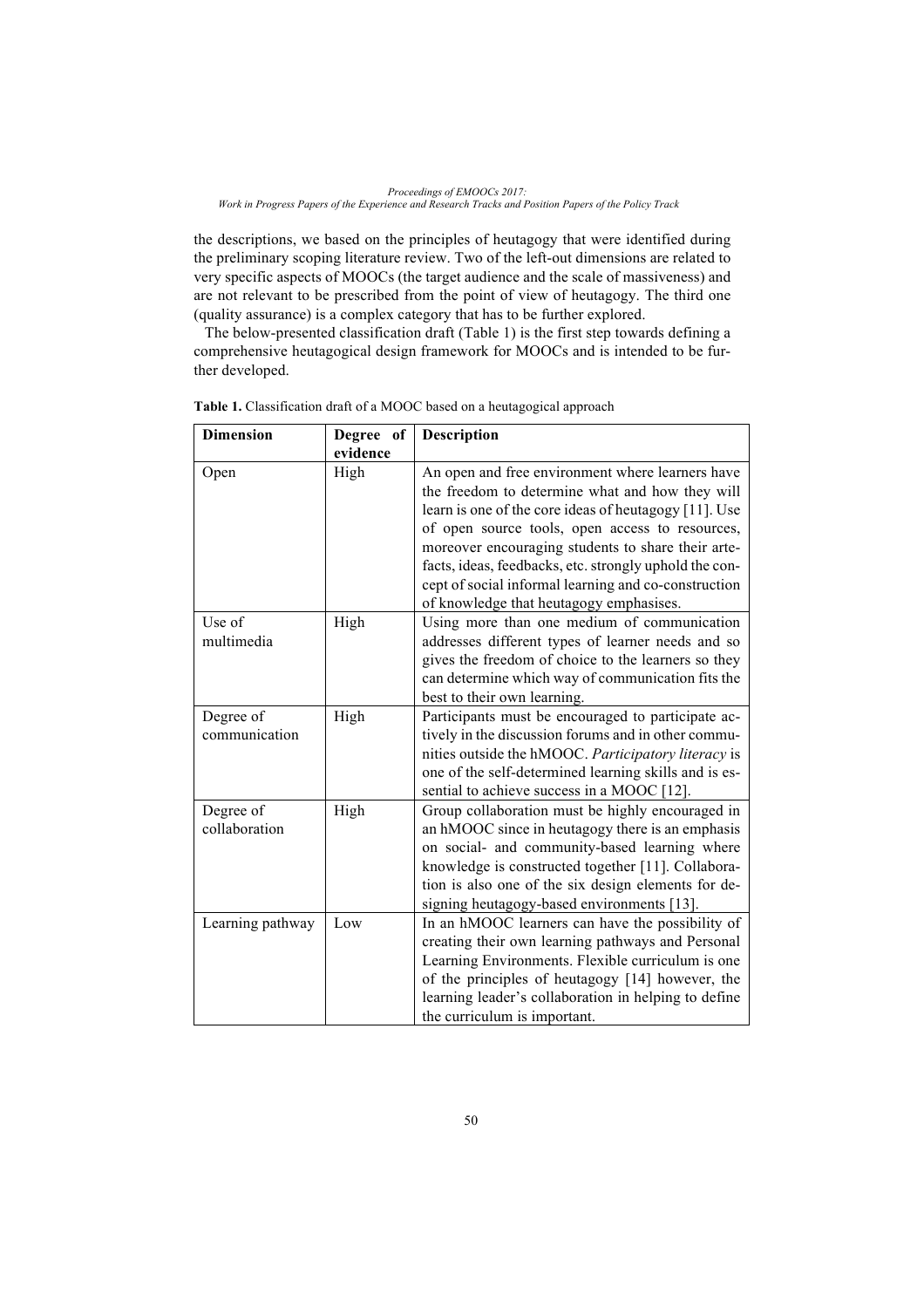*Proceedings of EMOOCs 2017: Work in Progress Papers of the Experience and Research Tracks and Position Papers of the Policy Track*

| Amount of<br>reflection | Very high | Participants are asked to reflect continuously during<br>the course, individually and in group. Critical re-<br>flection, double- and triple-loop learning are funda-<br>mental since in heutagogy it is critical that learners<br>gain knowledge about their own learning [15]. |
|-------------------------|-----------|----------------------------------------------------------------------------------------------------------------------------------------------------------------------------------------------------------------------------------------------------------------------------------|
| Certification           | Low       | Participants can opt for obtaining a certificate of at-<br>tendance.                                                                                                                                                                                                             |
| Formal learning         | Variable  | An hMOOC can be informal and optional or part of<br>a formal educational offering.                                                                                                                                                                                               |
| Autonomy                | Medium    | Participants are expected to work individually and<br>take control of their learning; however, they get<br>support from the learning leaders. The learning<br>leaders role is to guide, "provide a compass" and to<br>ensure that the learning outcomes are optimised<br>[14]    |

Based on this classification schema **a heutagogy-based MOOC** can be described as a MOOC where the emphasis is on (a) acquiring knowledge on the own learning through the metacognitive work of critical reflection (double- and triple-loop learning) for the sake of cognitive and behavioural change; and (b) developing self-determined learning skills for successful learning in an open, barely structured, and self-organized environment.

### **4 Conclusion and next steps**

The literature on MOOCs' design urges more learner-centred design models in order to produce more effective MOOC learning environments. A heutagogical approach offers an alternative learner-centred design that would not only make the learning environment more effective but would also contribute to creating more prepared learners. In fact, the emphasis of the hMOOC is on including learning how to learn in its design. A heutagogical approach to MOOC design would challenge the balance of the distribution of responsibility between the course and the learner bringing in the power traditionally recognised in human will.

As next steps, we intend to develop the above-presented classification draft by collecting more data based on an extended literature review to create a framework proposal for designing heutagogy-based MOOCs. The future piloting of a prototypical hMOOC will provide empirical evidence of the added value of heutagogy in its design.

**Acknowledgements**. This article reports research developed within the PhD Program Technology Enhanced Learning and Societal Challenges, funded by Fundação para a Ciência e Tecnologia, FCT I. P. – Portugal, under contract PD/BI/127979/2016.